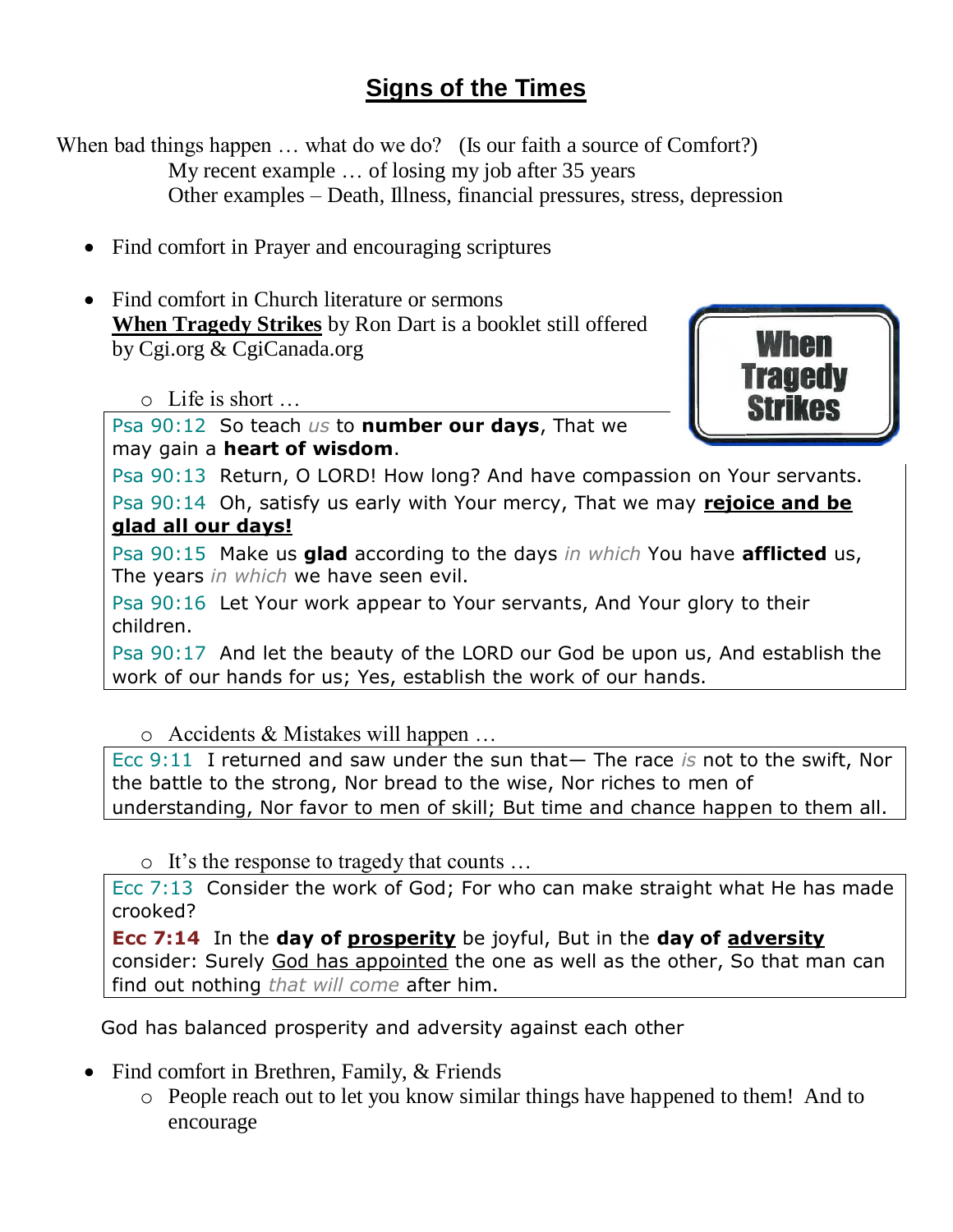## **Holmes & Rahe Stress Scale** ("Life Events" that can lead to increased chance of Illness)

| 1 Death of spouse (100)                      | 23 Son or daughter leaving home (29)       |
|----------------------------------------------|--------------------------------------------|
| 2 Divorce (73)                               | 24 Trouble with in-laws (29)               |
| 3 Marital separation (65)                    | 25 Outstanding personal achievement (28)   |
| 4 Jail term $(63)$                           | 26 Spouse begins or stops work (26)        |
| 5 Death of close family member (63)          | 27 Begin or end school/college (26)        |
| 6 Personal injury or illness (53)            | 28 Change in living conditions (25)        |
| 7 Marriage (50)                              | 29 Revision of personal habits (24)        |
| 8 Fired at work (47)                         | 30 Trouble with boss (23)                  |
| 9 Marital reconciliation (45)                | 31 Change in work hours or conditions (20) |
| 10 Retirement (45)                           | 32 Change in residence (20)                |
| 11 Change in health of family member (44)    | 33 Change in school/college (20)           |
| 12 Pregnancy (40)                            | 34 Change in recreation (19)               |
| 13 Sex difficulties (39)                     | 35 Change in church activities (19)        |
| 14 Gain of new family member (39)            | 36 Change in social activities (18)        |
| 15 Business readjustment (39)                | 37 A moderate loan or mortgage (17)        |
| 16 Change in financial state (38)            | 38 Change in sleeping habits (16)          |
| 17 Death of close friend (37)                | 39 Change in number of family get-         |
| 18 Change to a different line of work (36)   | togethers $(15)$                           |
| 19 Change in number of arguments with spouse | 40 Change in eating habits (15)            |
| (35)                                         | 41 Vacation (13)                           |
| 20 A large mortgage or loan (31)             | 42 Christmas (12)                          |
| 21 Foreclosure of mortgage or loan (30)      | 43 Minor violations of the law (11)        |
| 22 Change in responsibilities at work (29)   |                                            |

#### **Score Comment**

| 11-150  You have only a low to moderate chance of becoming ill in the near future. |
|------------------------------------------------------------------------------------|
| 150-299  You have a moderate to high chance of becoming ill in the near future.    |
| 300-600  You have a high or very high risk of becoming ill in the near future.     |

With this list... I am reminded of one of the **techniques of Satan** with Job – to pile up tragedy!

- o Sabean raiders kill servants and steal all his oxen & donkeys
- o "fire of God fell from heaven" kills servants and all his sheep
- o Chaldeans kill servants and steal all his camels
- o Great wind killed all his sons & daughters ….. Job 1
- o Then Job's health was taken ……………………… Job 2





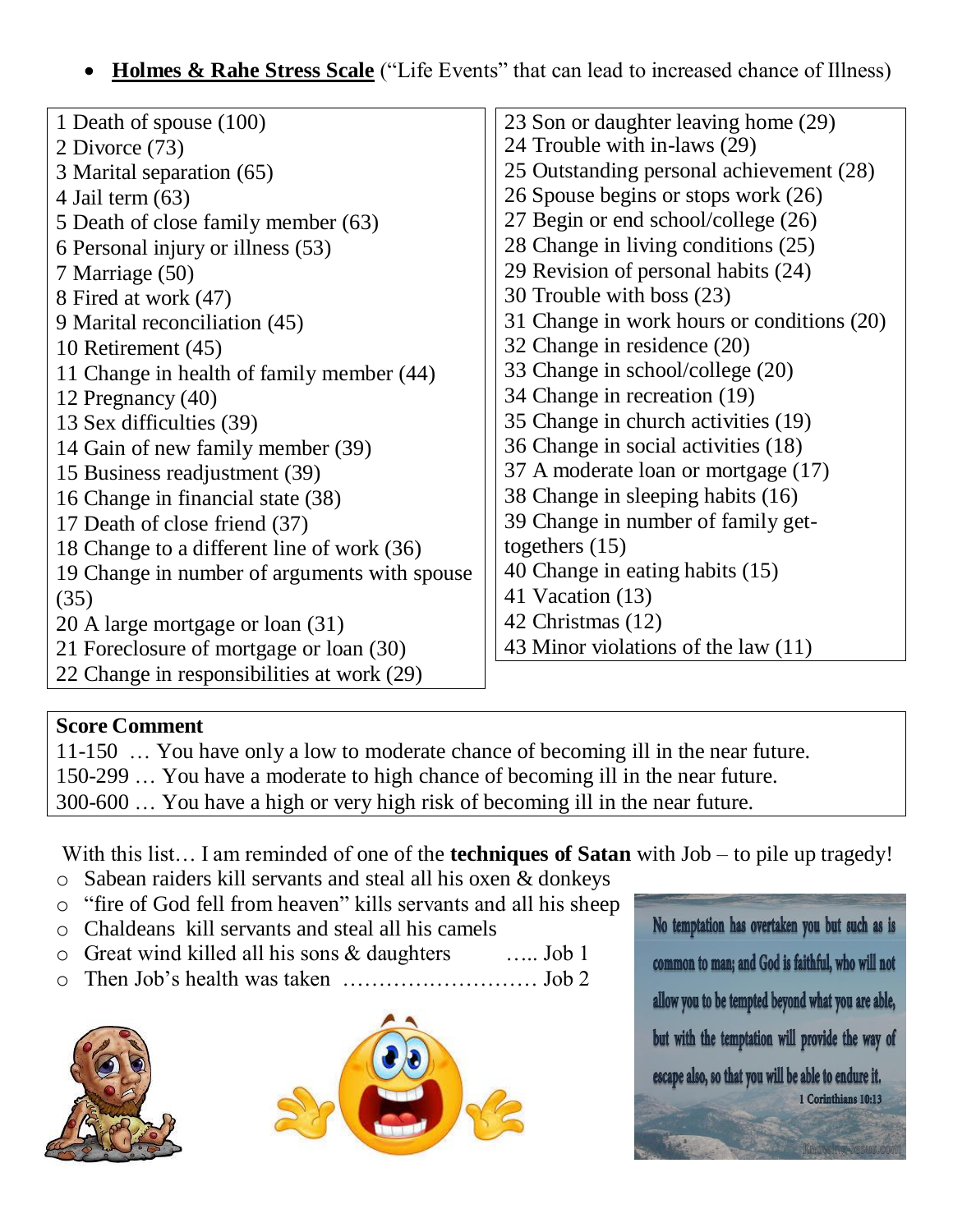- A chance to practice more of the **7 Laws of Radiant Health (**HWA)

- 1) Food and Fasting
- 2) Cleanliness and Dress
- 3) Sunshine and Fresh Air
- 4) Exercise
- 5) Sleep and Rest
- 6) Avoid Bodily Injury
- 7) Build a POSITIVE Mental Attitude

One "life change" I have been implementing is walking with my "fitbit" to count steps… (My daughter Shannon has lost 125 pounds by walking & hiking & diet changes).



In my walks (this week) I came upon Churches that change their sign each week (often to reflect what the next sermon will be covering) … in June of 2019, here are what the Shepherds in Kingston are presenting to their flocks – and some points to consider:



1. First Christian Reformed Church –

## **Why Pray? … when you can Worry**

**Mat 6:25** "Therefore I say to you, do not worry about your life, what you will eat or what you will drink; nor about your body, what you will put on. Is not life more than food and the body more than clothing?

Mat 6:26 Look at the birds of the air, for they neither sow nor reap nor gather into barns; yet your heavenly Father feeds them. Are you not of more value than they?

Mat 6:27 Which of you by worrying can add one cubit to his stature?

Mat 6:28 "So why do you worry about clothing? Consider the lilies of the field, how they grow: they neither toil nor spin;

Mat 6:29 and yet I say to you that even Solomon in all his glory was not arrayed like one of these.

Mat 6:30 Now if God so clothes the grass of the field, which today is, and tomorrow is thrown into the oven, *will He* not much more *clothe* you, O you of little faith?

Mat 6:31 "Therefore do not worry, saying, 'What shall we eat?' or 'What shall we drink?' or 'What shall we wear?'

Mat 6:32 For after all these things the Gentiles seek. For your heavenly Father knows that you need all these things.

Mat 6:33 But seek first the kingdom of God and His righteousness, and all these things shall be added to you.

Mat 6:34 Therefore do not worry about tomorrow, for tomorrow will worry about its own things. Sufficient for the day *is* its own trouble.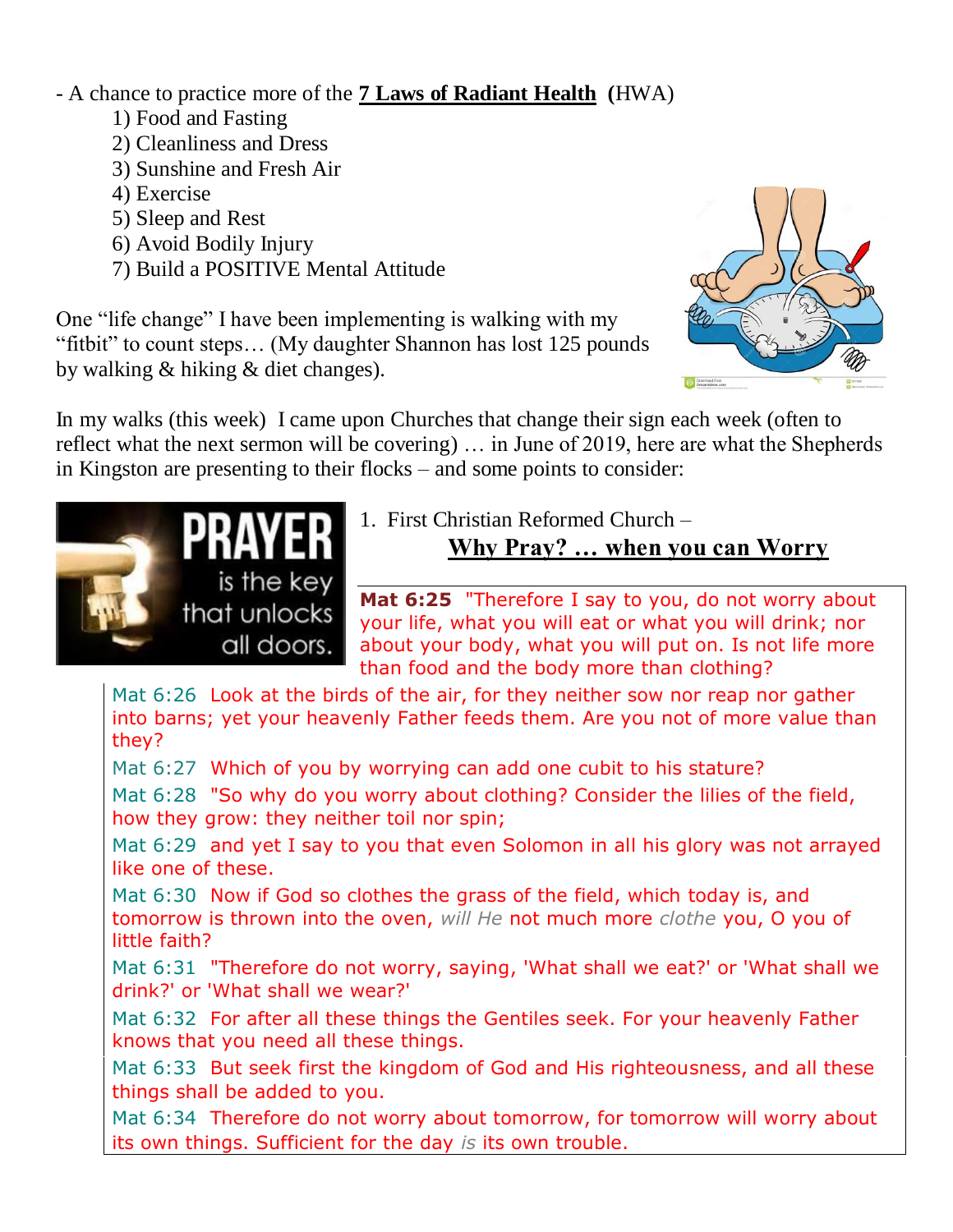## 2. Kingscourt Free Methodist Church – **God is perfectly faithful, merciful & loving, great & good.**

This message is **true and wonderful** … but … it might also be seen to be very unbalanced because God has some fearful and awesome qualities that *also* make Him God.

Deu\_4:24 For the LORD your God *is* a consuming fire, a jealous God.

Heb 10:30-31 For we know Him who said, "VENGEANCE IS MINE, I WILL REPAY," says the Lord. And again, "THE LORD WILL JUDGE HIS PEOPLE." It is a fearful thing to fall into the hands of the **living God**.

**Pro 6:16-19** These six *things* the LORD **hates**, Yes, seven *are* an **abomination** to Him: A proud look, A lying tongue, Hands that shed innocent blood, A heart that devises wicked plans, Feet that are swift in running to evil, A false witness *who* speaks lies, And one who sows discord among brethren.

… When we point out that God is **Holy** and **Just** – It means **people need to change** their lives



Jdg 8:33 So it was, as soon as Gideon was dead, that the children of Israel again played the harlot with the Baals, and made Baal-Berith their god.

1Ki 11:4 For it was so, when Solomon was old, that his wives turned his heart after other gods; and his heart was not loyal to the LORD his God, as *was* the heart of his father David.

Deu 12:29 "When the LORD your God cuts off from before you the nations which you go to dispossess, and you displace them and dwell in their land,

Deu 12:30 take heed to yourself that you are not ensnared to follow them, after they are destroyed from before you, and that you do not inquire after their gods, saying, 'How did these nations serve their gods? I also will do likewise.'

**Deu 12:31** You shall not worship the LORD your God in that way; for every abomination to the LORD which He hates they have done to their gods; for they burn even their sons and daughters in the fire to their gods.

Deu 12:32 "Whatever I command you, be careful to observe it; you shall not add to it nor take away from it.

4. Kingston Alliance Church –

## **Coffee Café Open 9:45am … Worship Service 10:30am**

1Pe\_4:18 Now "IF THE RIGHTEOUS ONE IS SCARCELY SAVED, WHERE WILL THE UNGODLY AND THE SINNER APPEAR?"